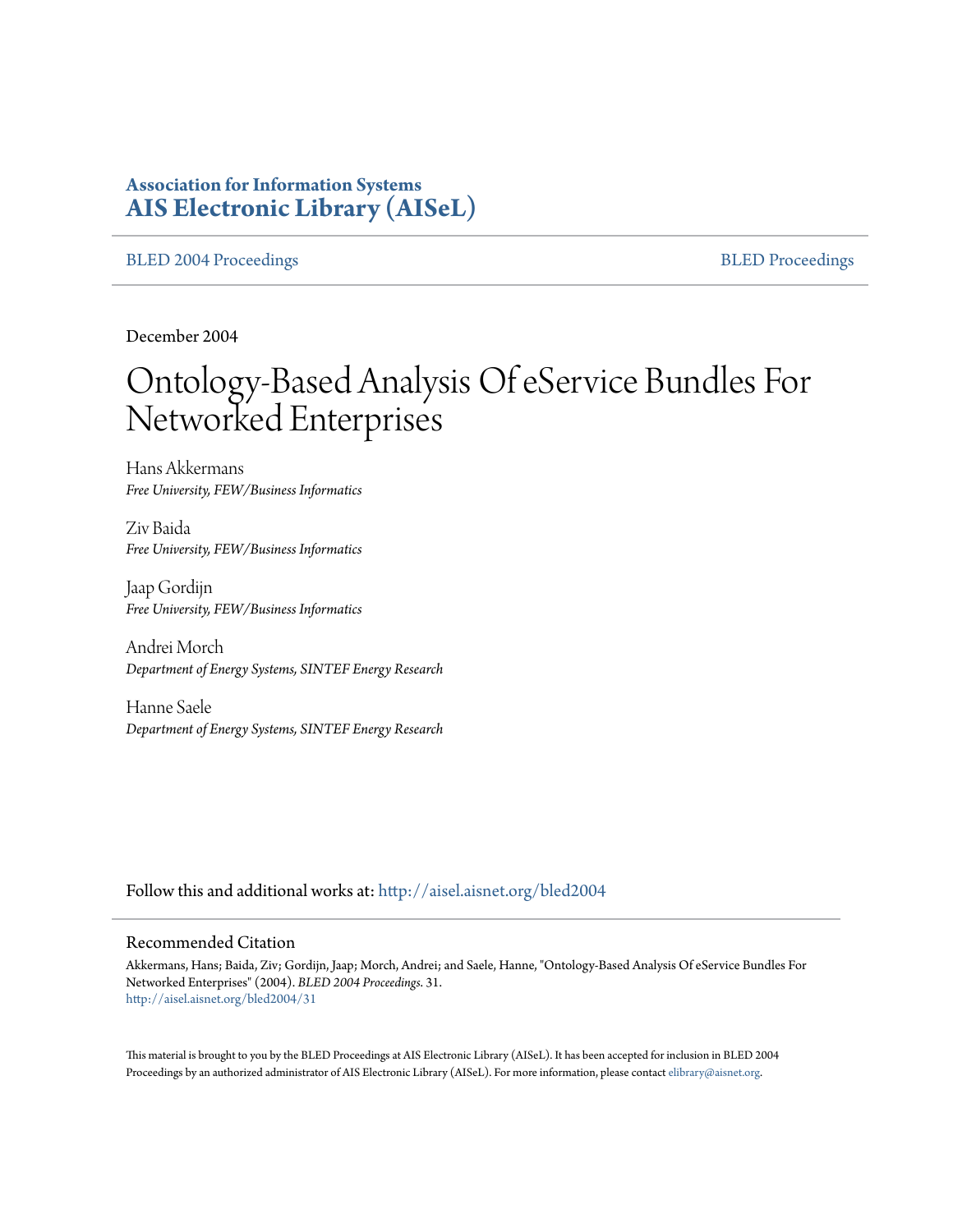## **17th Bled eCommerce Conference**

#### **eGlobal**

Bled, Slovenia, June 21 - 23, 2004

# **Ontology-Based Analysis Of eService Bundles For Networked Enterprises**

#### **Ziv Baida, Jaap Gordijn, Hans Akkermans**

Free University, FEW/Business Informatics, The Netherlands ziv@cs.vu.nl, gordijn@cs.vu.nl, elly@cs.vu.nl

#### **Andrei Z. Morch, Hanne Sæle**

Department of Energy Systems, SINTEF Energy Research, Norway azm@sintef.no, Hanne.Saele@sintef.no

## **Abstract**

*Model-based approaches to developing multi-enterprise e-Business initiatives help involved enterprises understand the initiatives by creating a shared understanding as a*  basis for profitability assessment. Still, when developing a business model where multiple *potential enterprises may participate in offering a service bundle, complexity increases, and the need arises for automated support for the selection of services to include in the service bundle, implying also a selection of partners to work with. To put it differently, given a set of potential services to include in a business model, we need tools to* configure *one or more feasible service bundles, and to reason about the pros and cons of service bundles. Then the business analysis can be completed by calculating profitability of these service bundles. The configuration process takes into consideration inherent dependencies between available services. Its output is a set of suggested service bundles, based on these dependencies as well as possibly other given requirements related to service properties as price, quality and more. In this paper we present a methodology for doing all the above. We discuss and exemplify theoretical fundaments for such a methodology, in the framework of an e-Business analysis.* 

## **1 Introduction**

A consequence of the Internet's diffusion is that more and more enterprises jointly offer their e-Services as a *bundle* [Grönroos 2000, Lovelock 2001] to their customers. We view e-Services as normal, commercial services which can be ordered and/or fulfilled via the Internet to a certain extent. Various reasons exist for bundling e-Services. First, a bundle may present a more comprehensive offering that better fits customer demands. Second, a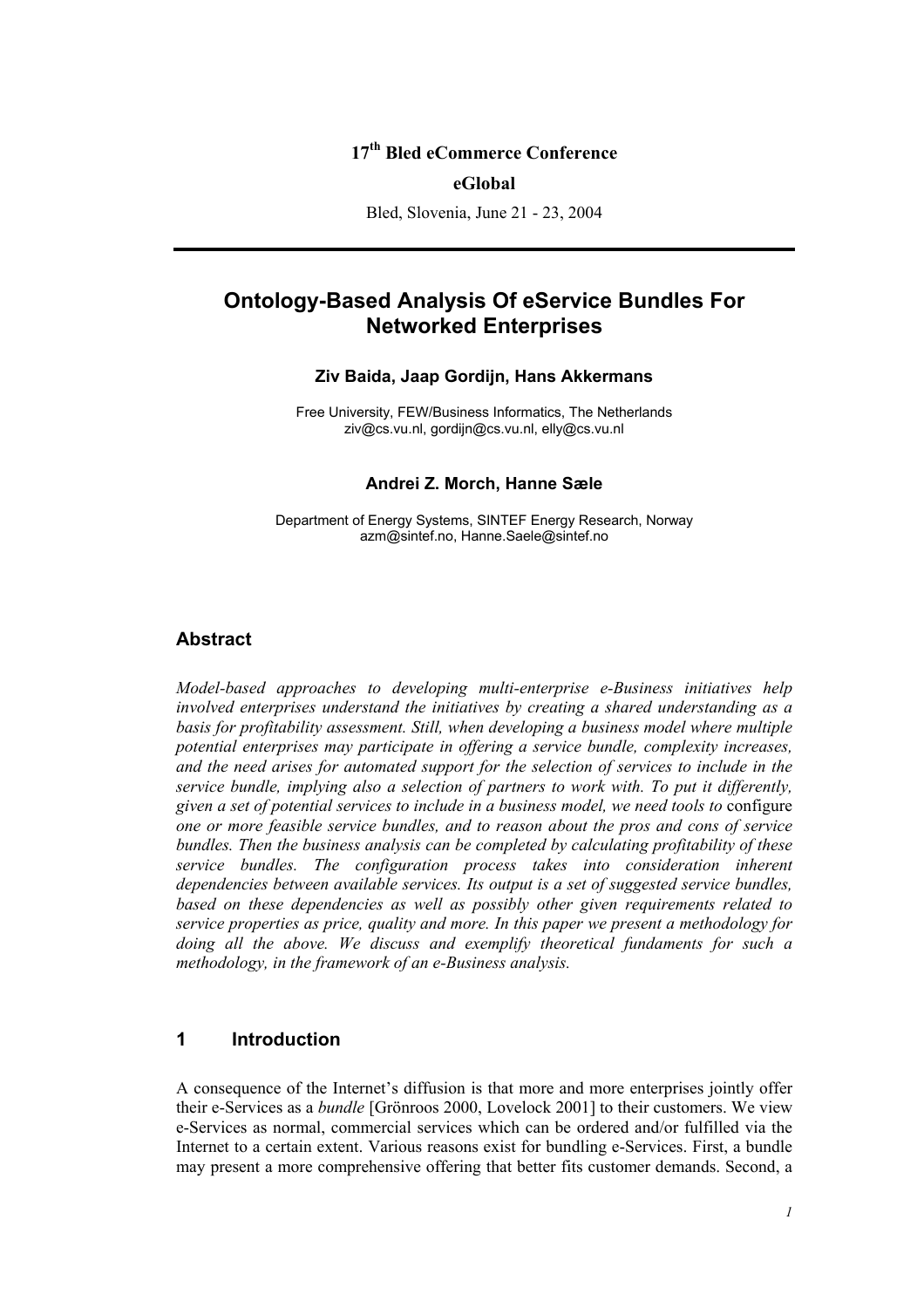supplier may expect to earn more by selling a bundle rather than to sell the separate units [Choi 1997]. Third, a bundle may be offered for a cheaper price compared to the totalized price of the bundle's individual elements; for instance due to a better utilization of existing technical, human or information infrastructures. Finally, the Internet obviously plays an enabling role in offering multi-party e-Services. Many of such services are only possible with integrated software components on which such services rely.

A first step in developing a multi party bundled service offering is the design and assessment of a *business model*. Such a model shows the actors involved and what they exchange of economic value with each other. Developing a multi-enterprise business model is a very complicated task; as we have argued in [Gordijn 2003b], a *conceptual modeling* methodology for such an analysis helps stakeholders reach a better understanding of the business model, and enables them to assess the profitability of suggested business models. Conceptual models are described formally by an *ontology*. Ontologies are formal representations of a domain, and serve as an important tool in making domain knowledge machine-readable. [Borst 1997b] defines ontology as 'a formal specification of a shared conceptualization'. The  $e^3$ -value methodology [Gordijn 2001, Gordijn 2003a] – based on the  $e^3$ -value ontology – is an established multi-actor approach for developing e-Business models, taking into consideration the importance of *economic value* for all actors involved, and the intertwining of business *and* technology. When applied to the service industry we found that an  $e^3$ -value business model does not provide a logical framework for reasoning about how to *bundle services*. Such a business model cannot describe in detail the variety and complicate nature of potential service bundles. Nor does it handle inherent dependencies between multiple services, such as 'service X may not be offered without service Y'. This information is necessary in order to configure feasible service bundles and to point out differences between and redundancies among possible service bundles. Thus, we need extra information on services, to facilitate a complete business model analysis of service offerings. Consequently, we suggest using the  $e^3$ -value ontology with a service ontology that provides a conceptualization of special service characteristics, not present in a value ontology. Our service ontology, presented in [Baida 2003b, Baida 2004], provides a conceptualization of services, seen as components that require some inputs and provide some outcomes. Dependencies between services are also formalized, providing a mechanism for reasoning about which services must or may be part of a service bundle, and why. Using both ontologies together enables us to evaluate complex service offering scenarios. Our methodology includes the following steps:

- 1. Create an initial business model, using the  $e^3$ -value ontology. Elementary services can be identified in this model.
- 2. Model these services using the service ontology, and define feasible service bundles by applying the service ontology.
- 3. Reason about the identified service bundles, using knowledge modeled in the service ontology, and choose the preferred service bundles.
- 4. Use the  $e^3$ -value ontology to assess profitability of the chosen service bundles.

In the first step and in the last one we use a value ontology. The added value of using and applying the service ontology in steps two and three is that step four becomes feasible: only once interesting and feasible service bundles are identified, do we assess profitability.

We chose the  $e^3$ -value ontology as a starting point, rather than another value ontology, due to its lightweight nature and because it is designed for modeling multi-enterprise scenarios. Other value ontologies either focus on a single enterprise [Uschold et al. 1998, Fox and Gruninger 1998] or lack the lightweight nature [Osterwalder and Pigneur 2002].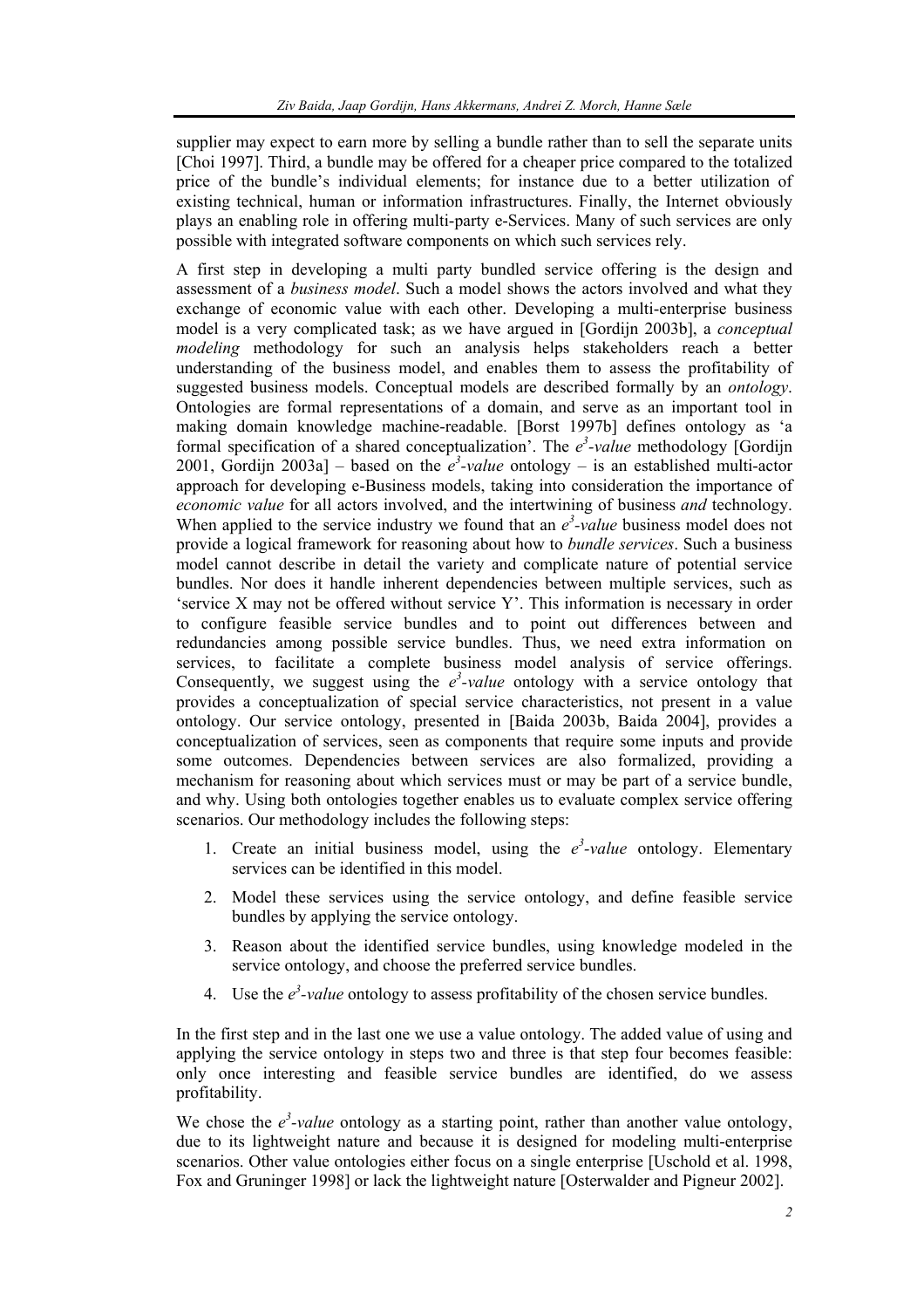The contribution of this paper is in presenting and explaining this methodology for a multi-enterprise business analysis in the service sector so that the business model becomes clear to stakeholders, and the scope of the analysis is narrowed to a manageable level. We demonstrate it with examples from an extensive project we have been carrying out in the energy sector. The remainder of this paper is organized as follows. In Section 0 we present the energy domain, which will be used as a running example. Section 0 discusses the first step in our four-steps methodology. Sections 0 and 0 present an overview of the service ontology, and discuss steps two and three in our methodology. Section 0 discusses the last step of our methodology. Finally, in Section 0 we present our conclusions.

## **2 e-Services In The Energy Sector**

In Europe, more and more final customers are able to choose a preferred electricity supplier. This is due to liberalization of the electricity industry, compared to the old days where energy supply was a government-controlled activity. Commercially, one of the disadvantages of the electricity product is that for power supply companies it is hard to distinguish themselves, due to the anonymous nature of this product: electricity from different suppliers is delivered according to the same standard and consumed through the same electricity socket in a customer's home. Consequently, companies face difficulties in competing with each other. One way to differentiate is to offer additional services such as Internet access, (software) application service provisioning and home comfort management. Most of these services can be ordered and provisioned via the Internet. Moreover suppliers can use existing infrastructure and/or available business processes to deploy such extra services (Internet via the electricity network is common technology), so bundling these services (e.g. with the traditional electricity product) can be done with relatively modest effort. The experience however shows that the bundling of services without sound logical fundaments of the bundles-configuration process and disregarding customers' demands may cause severe financial losses [Dagens Næringsliv 2001, Marthinussen 2002].

The study presented in this paper utilizes and exemplifies our service and value ontologies as well as existing work on configuration theory [Gruber 1996, Löckenhoff 1994, Borst 1997a, Borst 1997b], using a project we carried out for a Norwegian energy supplier. This supplier wishes to offer via a website bundles of electricity and other services, offered by other suppliers. The business idea is that given a list of predefined services, modeled based on the service ontology (see Section 0), customers can use a *Graphical User Interface* to define *online* a set of services (a service bundle) that meets their demands. The services are offered by several suppliers, thus a customer's choice of a service bundle implies also a choice of suppliers. In the present analysis suppliers analyze possible bundles that they can offer to their customers through a website. Also from the supplier's perspective, the choice of bundles to offer implies a choice of other suppliers to work with.

# **3 An** *e3 -value* **Model For Energy Services**

A first step in creating a multi-enterprise business model is to understand the elementary services that are possible. In many cases, these services cannot be easily enumerated, simply because stakeholders do not have a clear view on such services. To this end, we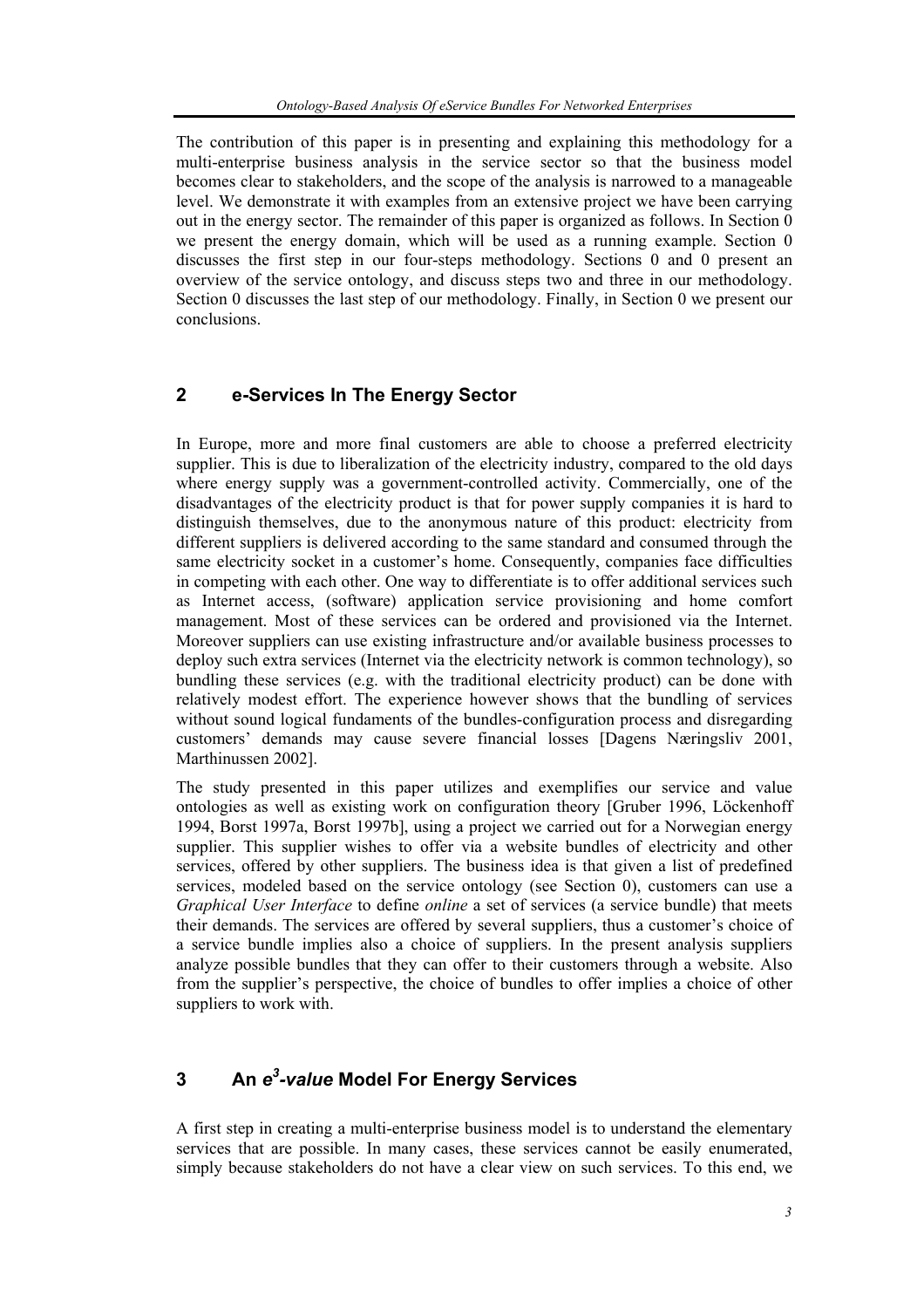have constructed an  $e^3$ -value model (see **Figure 1**) that shows the services enterprises are offering to customers, as well as what they request in return. The construction of such a model involves eliciting services that exist in reality (or that stakeholders want to develop). The  $e^3$ -value methodology has been discussed extensively elsewhere [Gordijn 2001, Gordijn 2003a], so we only present the model itself. Additionally, due to model complexity and lack of space, we only present a fraction of the model here. A tool to draw  $e^3$ -value models, to check these, and to assess profitability based on such models can be obtained from http://www.cs.vu.nl/~gordijn/tools.htm.

First, **Figure 1** shows a number of *actors*, in this case a final customer, and a number of enterprises offering a range of services (e.g. *TrønderEnergi Kraft AS*, and *Smartkonseptet*). All actors, except for the final customer, are partly or fully owned by a larger concern, or a *composite actor*, called *Trønder Energi*. Such a composite actor models that some legal enterprise consists of smaller profit & loss responsible enterprises.



*Figure 1: Initial Value Model For Energy Services. The Legend Is Not Part Of The E<sup>3</sup> - Value Notation* 

Actors exchange *objects of economic value* with each other, e.g. physical objects or fees. We model *only* things of economic value, and e.g. not information required for business processes. This ensures that stakeholders concentrate on understanding the values offered and requested, and nothing else. Examples of value objects in this case are *electricity*, the capability of *remote control* of devices such as heaters or coolers, and the capabilities for *energy consumption control* and *temperature regulation*. All fees are value objects too.

Value objects are offered and requested via *value ports*, depicted by arrows. The arrow shows whether a particular actor requests or delivers an object of value to or from its environment. Ports are grouped into *value interfaces*, depicted by small rounded boxes surrounding two or more value ports. Such a value interface fulfills two modeling purposes. First, a value interface models *economic reciprocity*. For instance, it says that electricity is delivered only if a fee is paid in return, and vice versa. Second, a value interface may represent *bundling* [Choi 1997], saying that two or more value objects are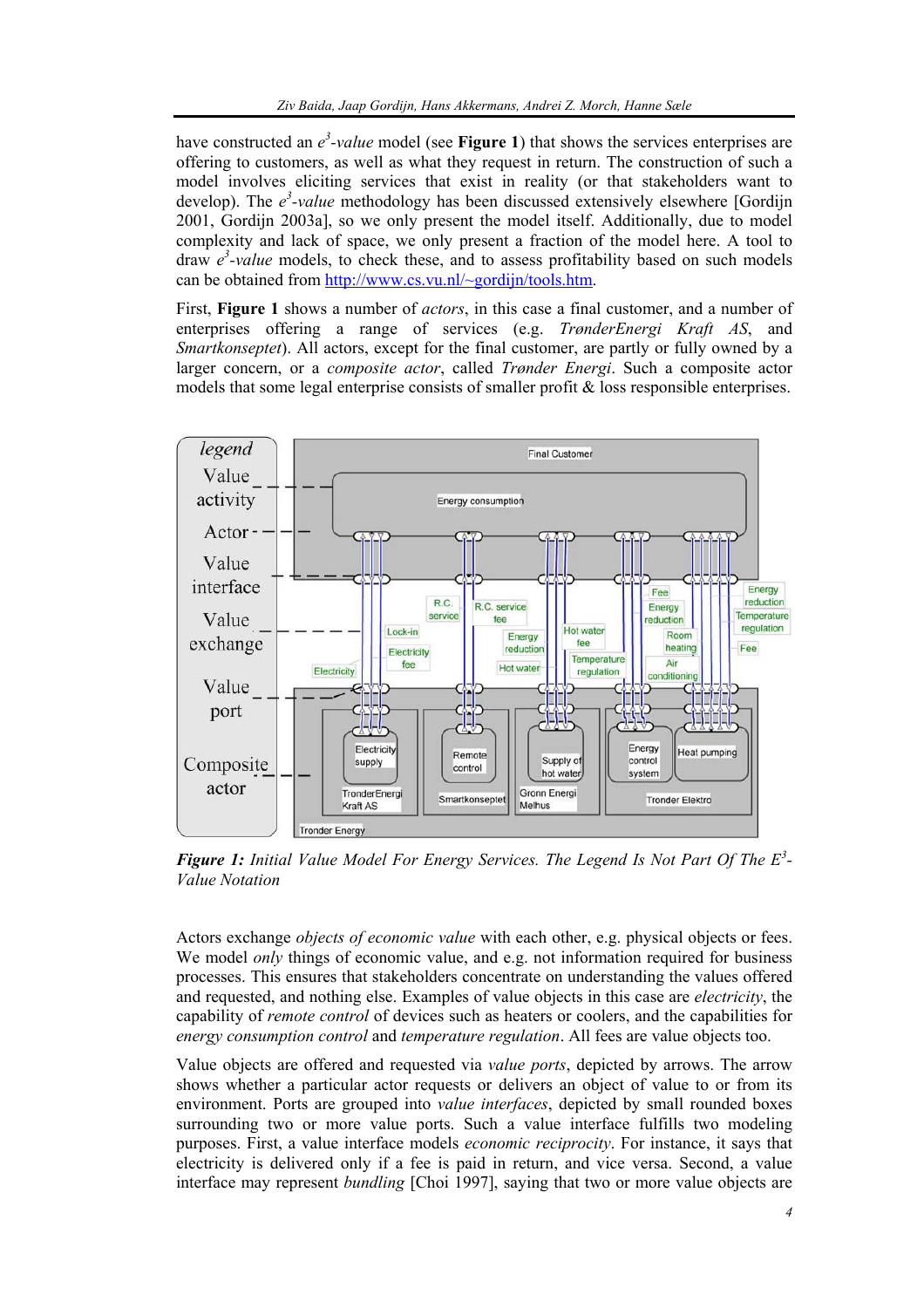offered (or requested) only in combination. **Figure 1** does deliberately not represent such a bundling case. In this paper, we discuss how to find such bundles for known elementary services (see Sections  $\hat{0}$  and  $\hat{0}$ ). Additionally, in Section  $\hat{0}$  we show how to represent found bundles in  $e^3$ -value models.

Value ports are connected by *value exchanges*, represented by lines. Exchanges represent that actors are willing to exchange objects of value with each other.

Finally, rounded rectangles represent *value activities*. These are activities that are supposed to be profitable for at least one actor. The main rationale for such activities is to distinguish actors (enterprises) from what they are doing to make profit (value activities). The use of the  $e^3$ -value methodology in networked enterprise analysis has shown that the discussion on 'who does what' reflects an important business design decision.

The value model in **Figure 1** represents actors, activities they perform, objects of value they offer and what they request in return. However, it does *not* show which meaningful bundles of value objects can be constructed. In a complex value model with many actors and value objects, finding these bundles is a far from trivial task. Moreover, the  $e^3$ -value ontology is not of help here, since it does not model *considerations* to bundle objects (or to exclude certain bundles); it can only model bundles *themselves*. To this end, we propose a service ontology that connects well to the  $e^3$ -value ontology, with the aim to assist in finding such bundles specifically for services.

## **4 A Service Model For Energy Services**

The service ontology presented in [Baida 2003b, Baida 2003a, Baida 2004] describes formally a shared view on what services are with the aim to compose (or: configure) complex services out of more elementary services supplied by different enterprises. It is based on accepted terminology from the service literature [Zeithaml 1996, Grönroos 2000, Lovelock 2001, Kasper 1999, Kotler 1988 and more].

On a high level of abstraction, the service ontology embodies three interrelated top-level perspectives: *service value, service offering* and *service process*. The service value perspective describes a service from a customer's point of view in terms of a customer's needs and demands, his quality descriptors and his acceptable sacrifice, in return for obtaining the service (including price, but also intangible costs such as inconvenience costs and access time). The service offering perspective describes a service from a supplier's perspective; it provides a hierarchy of service components (service elements) and outcomes, as they are actually delivered by the service provider in order to satisfy customers' demands. The service process perspective describes how the service offering is put into operation in terms of business processes. In the rest of this section we will focus on the *service offering* perspective to describe available services.

As **Figure 2** shows, **service elements** are the building blocks of a service bundle. They represent what a supplier offers to its customers, in supplier terminology. It is what the business literature defines as *service*, a business activity (performance) of mostly intangible nature [Grönroos 2000, Kotler 1988, Zeithaml 2001]. Elementary services result from our initial value model (see Figure 1). *Value activities* in the  $e^3$ -value ontology correspond to *service elements* in the service ontology. Additionally, *value objects* result in *resources* (see further).

A service element can be a composite concept; it can be decomposed into smaller service elements, as long as the smaller service elements can be offered to customers separately or by different suppliers. A **service bundle** is a set of one or more service elements that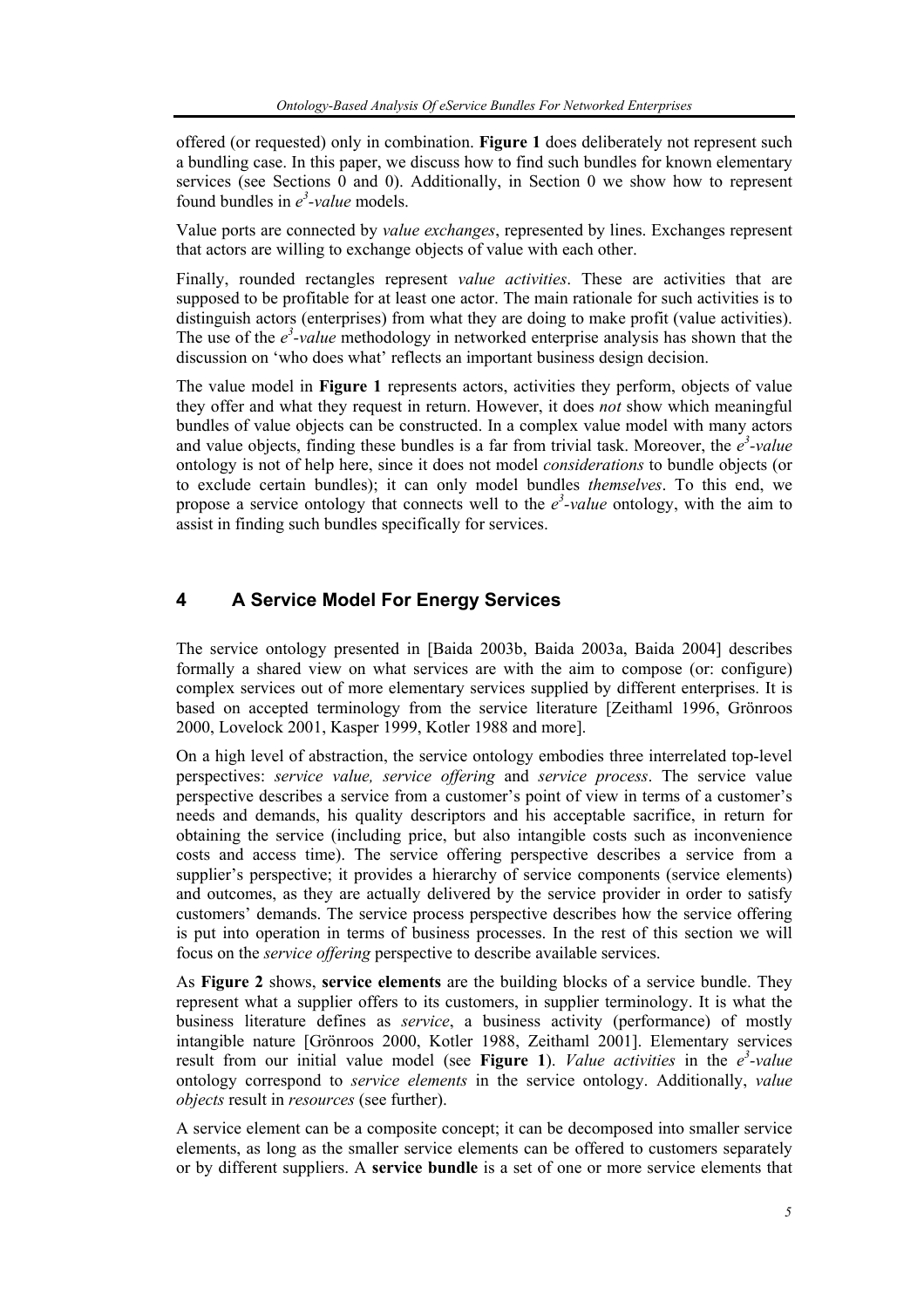can be provisioned together, as a whole. We modeled numerous services that can be offered to customers in a bundle that includes energy supply: electricity supply, electricity transmission, hot water distribution (for room- and water-heating), broadband (Internet) access, IT-services, sales and installation of electrical appliances (heat pump and energy control system, to reduce energy consumption and to regulate temperature), and (temperature) remote control.



*Figure 2: Service Offering Perspective Of The Service Ontology* 

**Resources** are either pre-requisites for the provisioning of some service element (*service inputs*), or the results of a service element (*service outcomes*). Very often the outcomes of a service reflect the customer benefits from a service. Resources may be of several types: physical goods, human resources, monetary resources, capability resources (the ability to do something, which is of value to an involved party) and more.

**Functions** are relationships that define dependencies between two service elements. They represent business-related constraints on how these service elements may or may not be bundled. For every pair of services A and B, a function between A and B determines whether A may be provisioned separately of B, whether B can be provisioned instead of A and whether A and B may (or must) be provisioned together. A thorough discussion on *functions* can be found in [Baida 2004]. Examples are the *core/supporting* function, *core/enhancing* function, *substitute* function and *excluding* function.

**Figure 3** is a partial visualization of two service elements: *electricity supply* and *heat pumping*. The symbols 'OB' mark functions between the involved service elements: *Optional Bundle*. This function can be interpreted as 'two services may be provisioned separately or together; there is business logic in bundling them, but they may also be provisioned independently.' A tool to make such visualizations can be obtained from http://www.cs.vu.nl/~ziv/tool.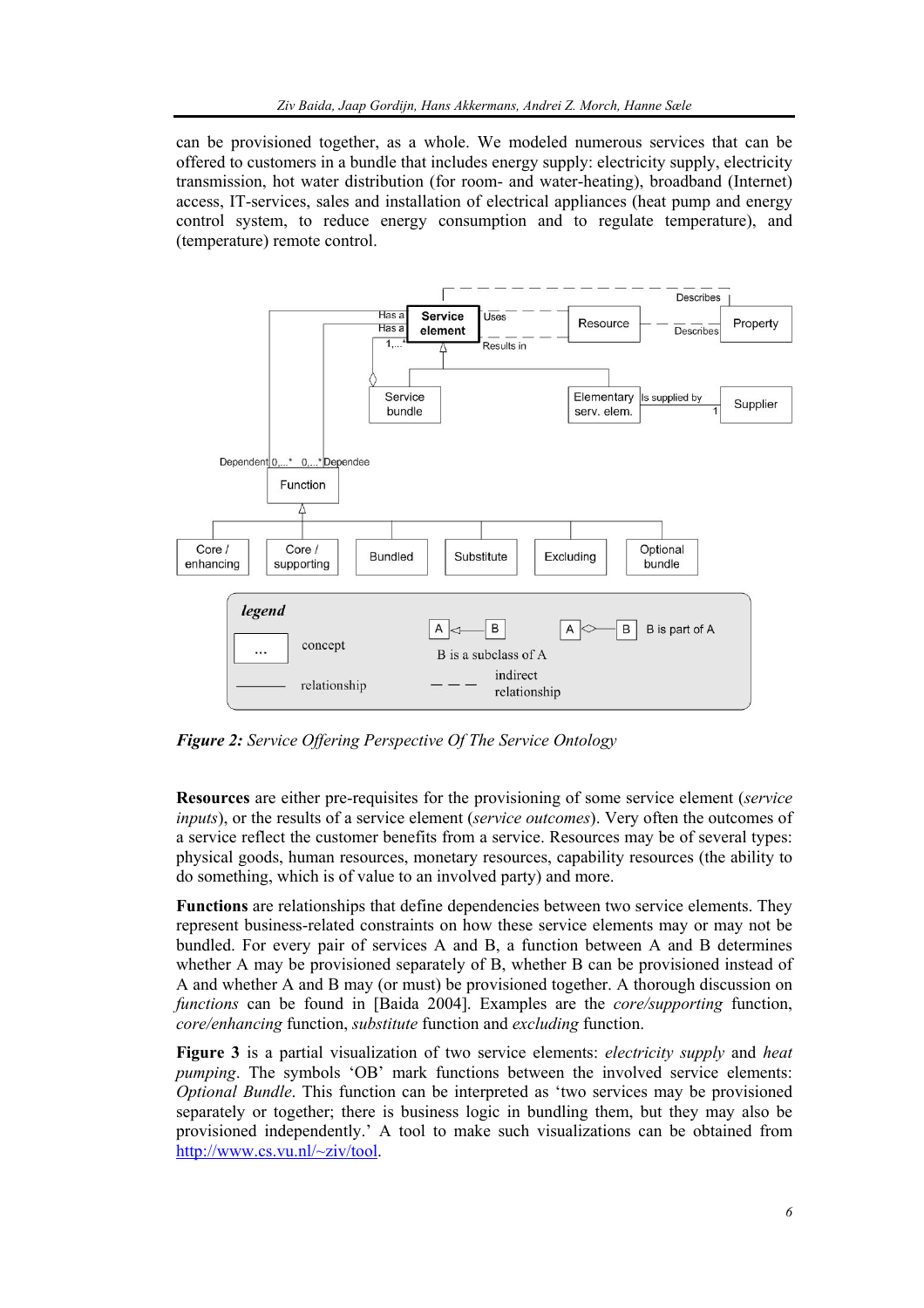The 'base'  $e^3$ -value model did not consider dependencies between different service elements, making development of financial calculations for the model very timeconsuming due to the multitude of possible solutions; the task of selecting feasible bundles becomes very demanding. The service ontology was applied to resolve this problem, narrowing the scope of our primary business model by:

- 1. A very large number of service bundles could theoretically be created using all given services. The service ontology identified those bundles that are feasible and are driven by business logic, omitting all other theoretically possible bundles (step two in our methodology)
- 2. Providing knowledge on services, to facilitate a reasoning about a choice between the feasible bundles (step three in our methodology)



*Figure 3: Example Service Elements: Electricity Supply And Heat Pumping.* Service Inputs *Are Shown On The Left Side Of A Service Element, And* Service Outcomes *Are Shown On The Right Side Thereof* 

By applying *functions* between service elements, we generated a set of all feasible service bundles, omitting infeasible bundles and bundles that have no business logic (in a supplier's eye). Examples of feasible bundles are:

- 1. Electricity supply and heat pumping
- 2. Electricity supply and hot water
- 3. Electricity supply, energy control system and remote control

No dependency (*function*) exists between *heat pumping* and *hot water*, because there is no business logic behind a bundle that includes only these two services (a heat pump reduces electricity consumption, but when hot water replaces all the use of electricity for heating, there is no electricity consumption to reduce). Consequently the bundle of *heat pumping* and *hot water* is irrelevant, and was not generated as feasible. On the other hand, since a function between *remote control* and *energy control systems* requires that *remote control* is not sold without *energy control systems*, all possible bundles with *remote control* but without *energy control systems* are invalid, and were not generated as feasible.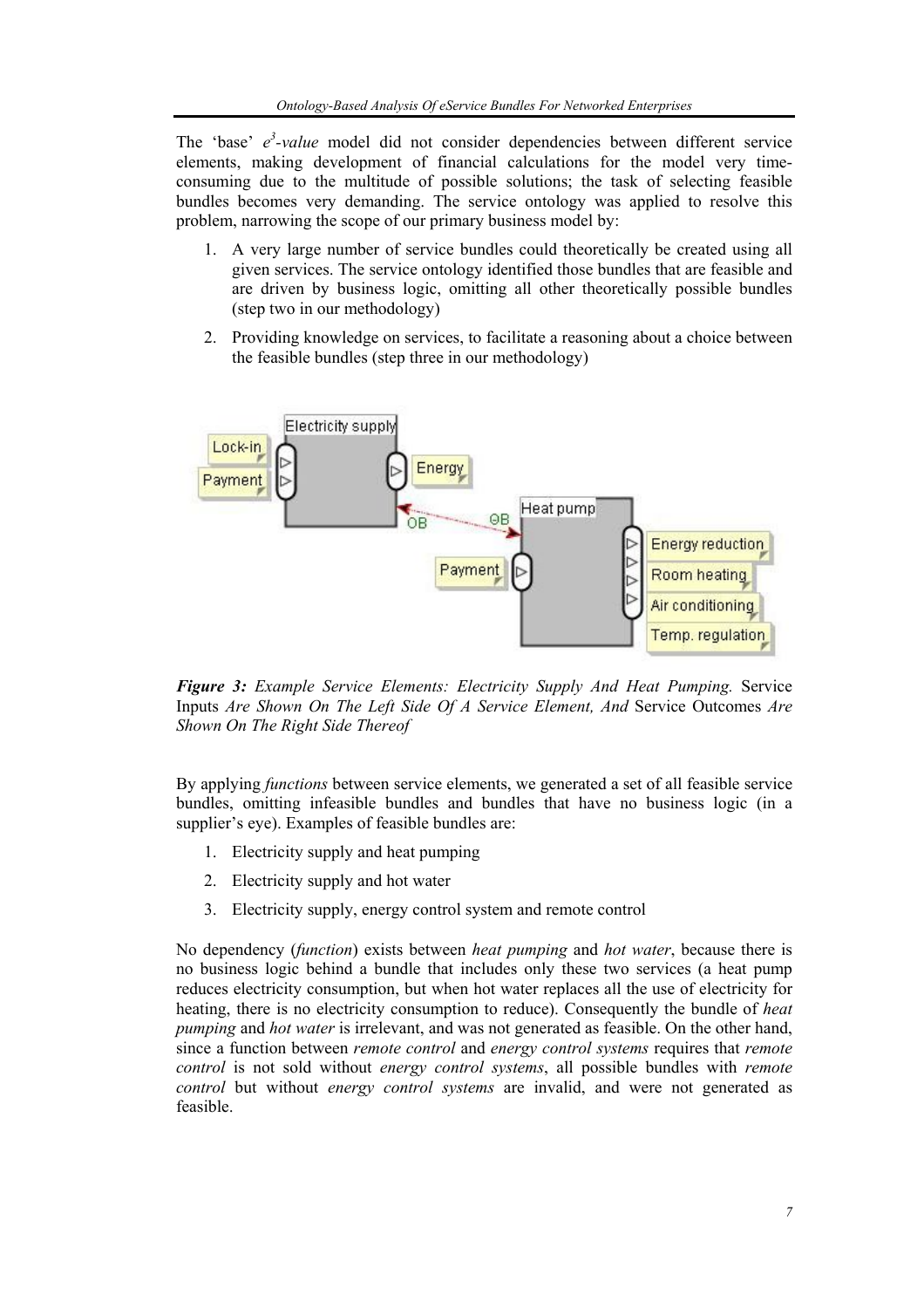## **5 Business Analysis Using The Service Ontology**

In step three of our methodology we reason about all theoretically feasible service bundles, and make a choice about preferred bundles. Our reasoning is based on the assumption that a supplier wishes to offer service bundles that satisfy its customer needs and demands. These are modeled in the *service value* perspective of our service ontology. We modeled them and linked customer demands to available services and service outcomes (see Figure 4). These links have the form of *'IF demand-X THEN service outcome-Y'* and *'IF service outcome-Y THEN service element-Z'*, reflecting a logical correlation: service element Z provides service outcome (resource) Y, which can satisfy demand X. Demands and resources can be described by quality criteria, such as productivity, availability and more.



*Figure 4: Linking Customer Demands To Services And Their Outcomes* 

Applying these links resulted in sets of feasible service bundles per customer demand. In other words, we identified which bundles satisfy the same customer demands. Based on knowledge that the service ontology provides, business developers can then reason about these bundles. Some of them may appear to be redundant (because they compete with each other on satisfying the same customer demands). Others may be suitable only in certain circumstances (certain areas or customer types), as we will show in our running example. When suppliers reason about a choice of one or more bundles to offer, they actually make a choice of partners to work with.

To satisfy customer demand for *energy supply* a bundle may theoretically include almost any combination of the following services: *electricity supply, heat pumping* and *hot water*  (as well as other obligatory services that we do not discuss here). However, the service ontology provides extra tools to narrow the scope of our analysis:

• *Hot water* (replacing part of the electricity consumption, for a lower price) is available in a limited geographic area only; hence, different service offerings are possible in different areas.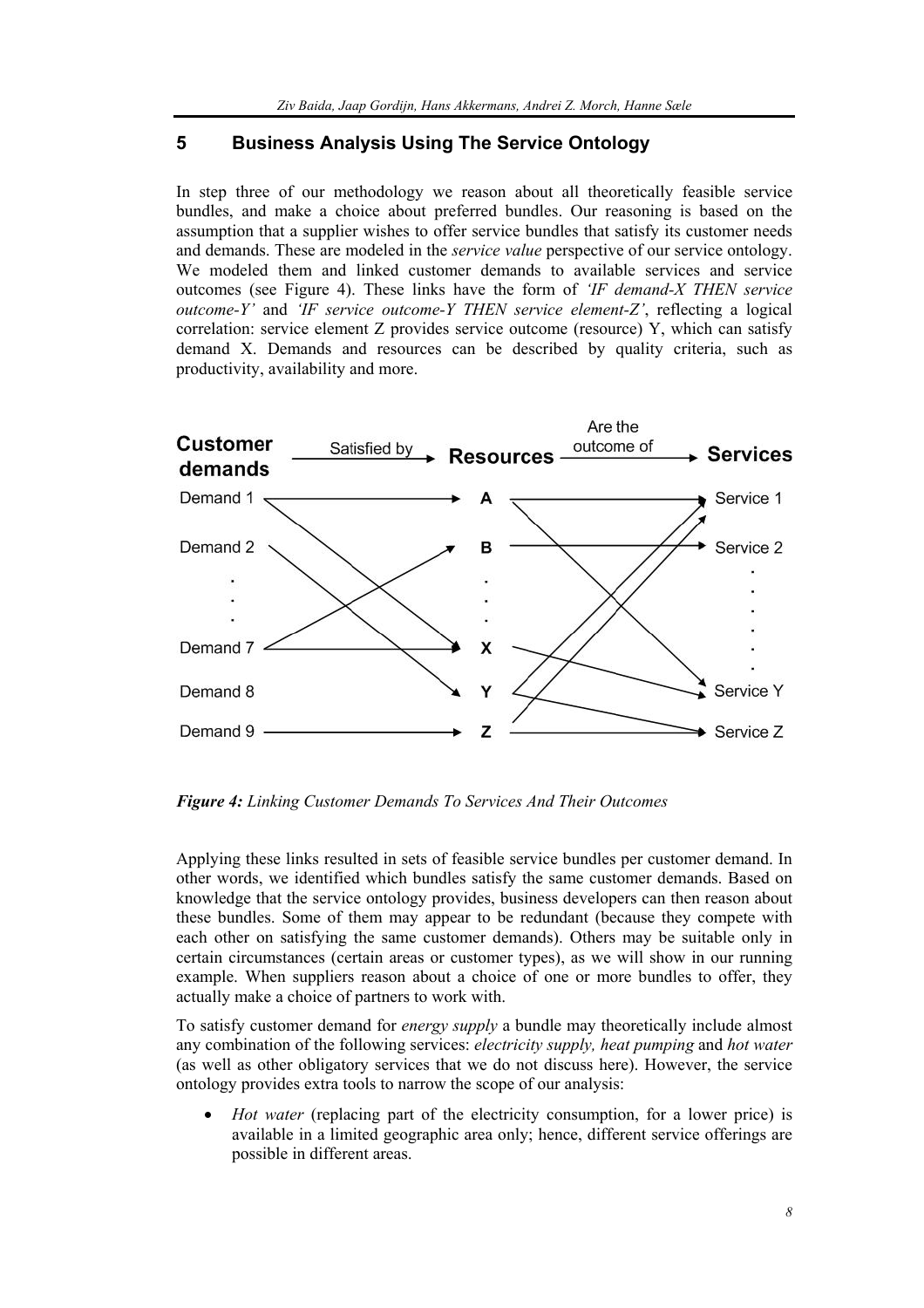• Customers would prefer bundling *electricity supply* with *hot water* to bundling *electricity supply* with *heat pumping* due to a lower price. Consequently, where the *hot water* service is available, offering *electricity supply* with *heat pumping* may be less attractive.

Let us now take a new customer demand into consideration: *temperature regulation*, for indoor comfort. The following service elements satisfy this demand for commercial customers: *heat pumping, energy control system and remote control*. Also here the service ontology provides extra information for our business analysis:

- 1. *Manual and location-dependent<sup>1</sup>* (only on-site) temperature regulation requires the following service elements: *electricity supply* and *heat pumping*. If a customer already consumes these services for his energy supply, manual energy regulation is available with no extra costs.
- 2. *Automated and location-dependent* (only on-site) temperature regulation requires the following service elements: *electricity supply* and *energy control system*.
- *3. Automated and location-independent* (via a website) temperature regulation requires the following service elements: *electricity supply, energy control system*  and *remote control.*

Suppliers may then decide whether they want to offer all three services, or whether they want to profile themselves as en e-Energy supplier, and supply only the online temperature regulation version. If *electrical appliances* and *remote control* are offered by different companies, this implies also a choice of partners to work with. Although all three bundles satisfy the same customer demands, as we have seen they are essentially different due to their properties. For our example let us assume that the choice was made to supply the first and the third of these bundles.

# **6 The** *e3 -Value* **Model Revisited**

l

In the last step of our methodology we develop business models for the chosen bundles, followed by a profitability assessment of these bundles. Profitability assessment is not shown here (see for a detailed explanation [Gordijn 2003a]), but only how found bundles can be fed back into an  $e^3$ -value model. All feasible bundles that were not chosen in step three are discarded, so their profitability need not be assessed. Chosen bundles can be shown in a revised  $e^3$ -value model (see

Figure ). In this case we restrict ourselves to bundle 3 as explained in the previous section. A customer *demand* as identified in the service ontology, e.g. *automated, location independent temperature regulation*, is represented by an *e 3 -value start stimulus*. Such a stimulus shows the consumer demand, and connects to one or more value interfaces of the actor that has such a demand. The actor then exchanges objects of economic value to satisfy the demand via one of the connected value interfaces. In our case, the demand is connected to three interfaces via an AND-fork, saying that in order to satisfy the need, the actor must exchange objects via *all* three interfaces. Information elicited by using the service ontology was very useful when calculating profitability of the chosen bundles. For example: in the initial  $e^3$ -value model it was difficult to define some value exchanges, because we had to make assumptions, e.g., about the demand. The

<sup>&</sup>lt;sup>1</sup> Manual/automated and location-dependent/independent are descriptors of resources.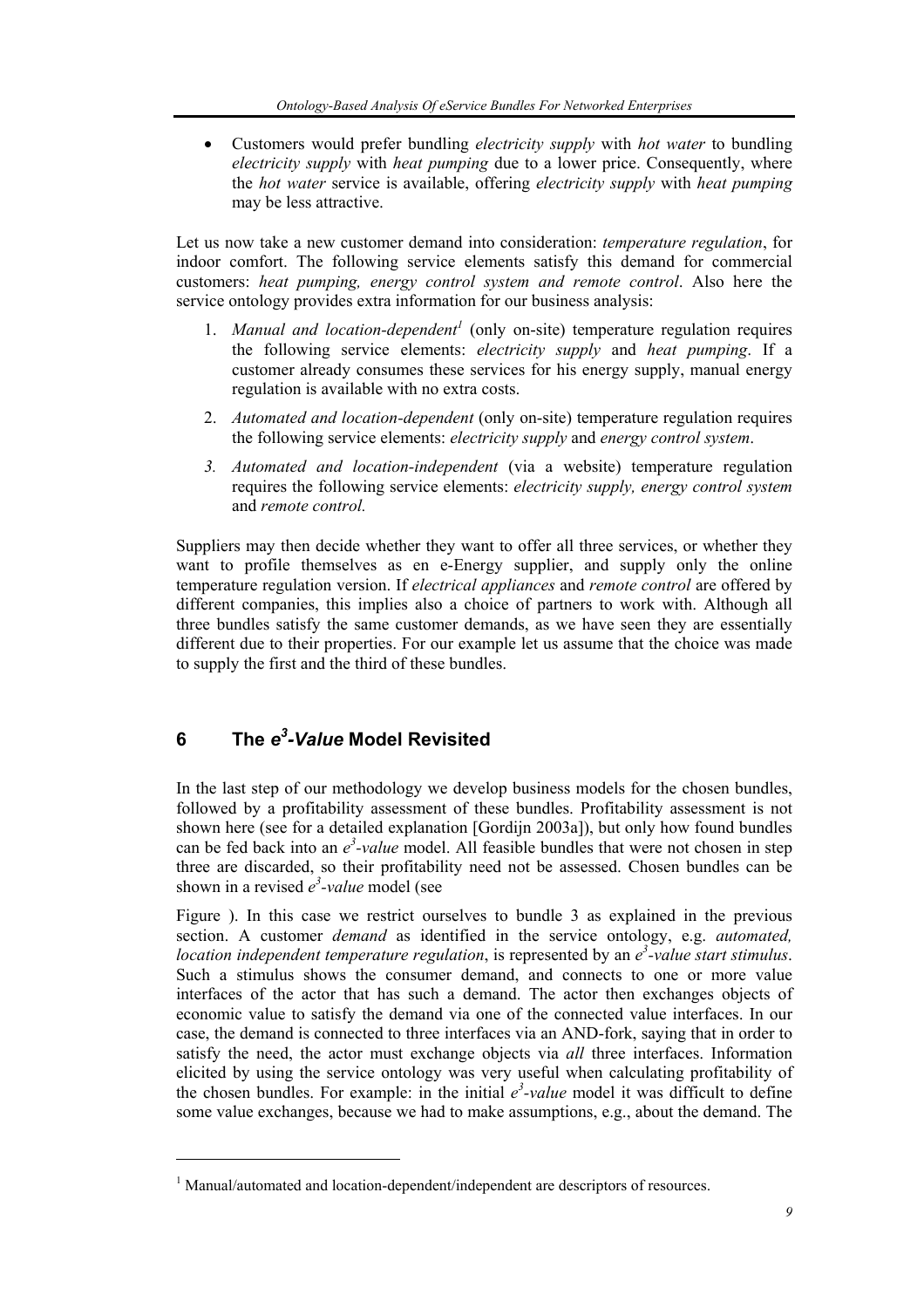service ontology-based model allows us to verify the existing financial formulas and create the missing ones because it includes more details. Take for example the bundle that includes *electricity supply* and *heat pumping*: we can make a better assessment of electricity consumption (and thus the costs) during winter and summer for a given customer, because this information is modeled using the service ontology (consumption will be reduced during the winter and increased during the summer). We can derive very realistic figures, based on the composition of the bundle.

A found bundle in the previous section is represented in Figure 5 as a value interface for the composite actor *Trønder Energi* that bundles ports exchanging a *remote control service, electricity*, and *energy control*. Additionally, the reciprocal value objects (fees, lock-in) are also shown in the value interface. Note that a value interface exactly models bundling: it is only possible to obtain the bundled services *in combination*, in return for the sacrifice stated. Other bundles found can be modeled similarly. In the project carried out, step two generated dozens of feasible bundles, based on seven elementary services. In step three we chose only a subset thereof for profitability assessment. These bundles are not shown here for reasons of brevity.

## **7 Conclusions**

Developing a multi-actor business model for *e-Service bundles* involves various potential partners, each offering a number of services; only a subset of these services has to be selected for a business model. However, why choose for one service or another? Assessing profitability of all possible scenarios is often undesired, because it is a very time consuming task. In this paper we have presented an ontology-based methodology to tackle this problem. Our methodology provides a means to conduct automated reasoning on the selection of one service or another for a service bundle, eventually resulting in one or more feasible service bundles that satisfy certain customer demands. When multiple feasible service bundles satisfy the same customer needs, it is important to be able to reason about differences between the bundles, to make a decision about one or more bundles, reflecting one or more business models to develop. Since we choose only a subset of the feasible bundles, our business model will have a much narrower scope than a model that takes all possible partners (and services) into consideration, and does not enable reasoning about bundles. The service ontology was applied to resolve the complexity problem of a business analysis in the energy sector by narrowing the scope of our primary business model. Consequently, less effort has to be put into profitability assessment.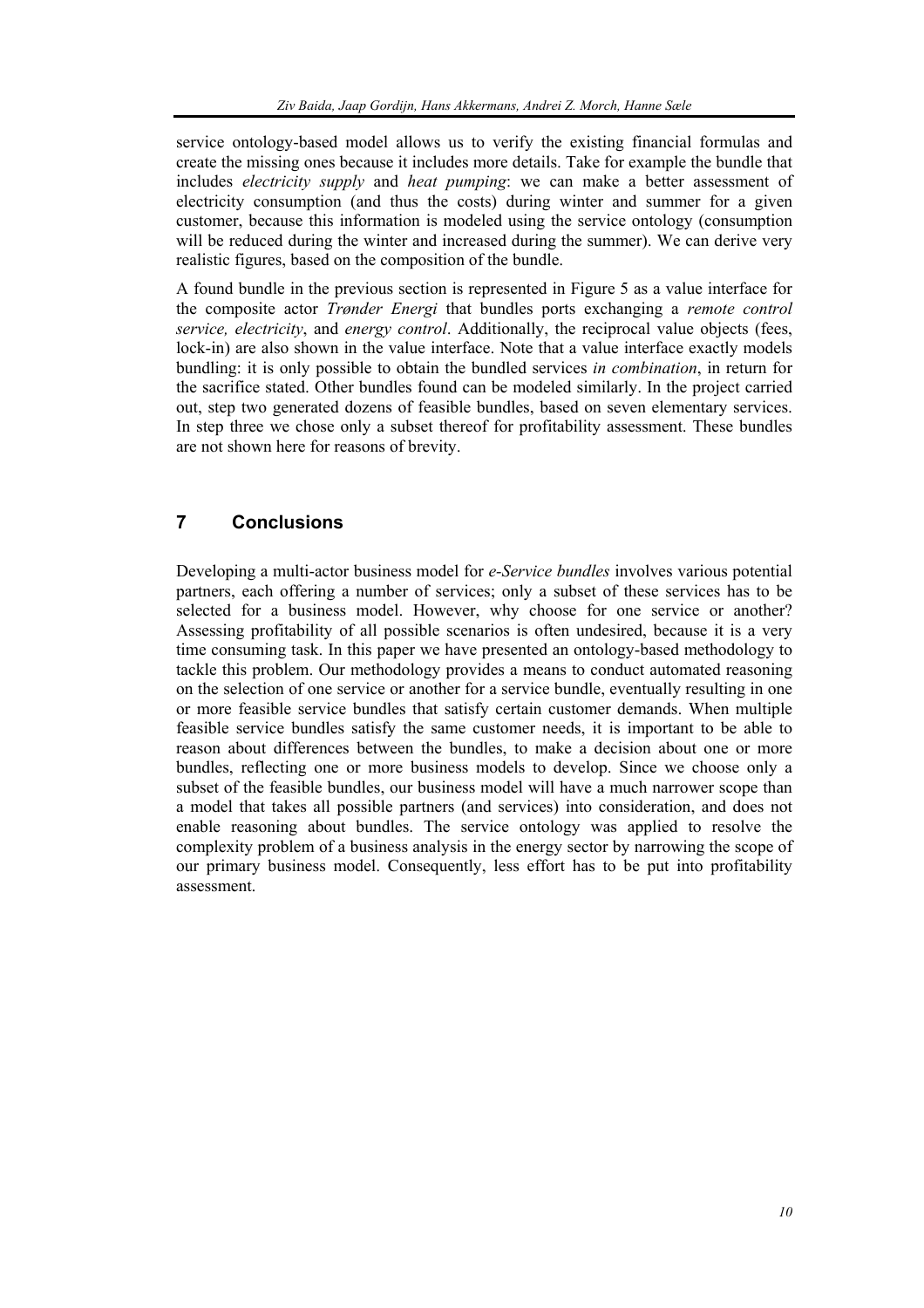



Figure 5: A Revised e<sup>3</sup>-Value Model, Reflecting Bundling Decisions

In our present study an energy supplier wishes to bundle electricity supply with other services, provided by a number of suppliers. The questions at hand are with which other services to bundle *electricity supply*, and whether the resulting business model(s) will be profitable. Even with a limited set of available services, the number of possible bundles can get very high. We started with an initial business model, where a set of available services was identified, with which a very large number of bundles could be defined; assessing profitability for all service bundles would cost too much time. No mechanism was available for selecting bundles. By applying the service ontology in the energy domain, we managed to reduce the task complexity:

- 1. The number of service bundles for which profitability needs to be assessed was reduced by formalizing and applying dependencies between services, serving as rules for service bundling, or service *configuration*.
- 2. Knowledge on services was made available, to facilitate a reasoning about a choice between the feasible bundles
- 3. Information on costs of and demand for services helps make a sound profitability assessment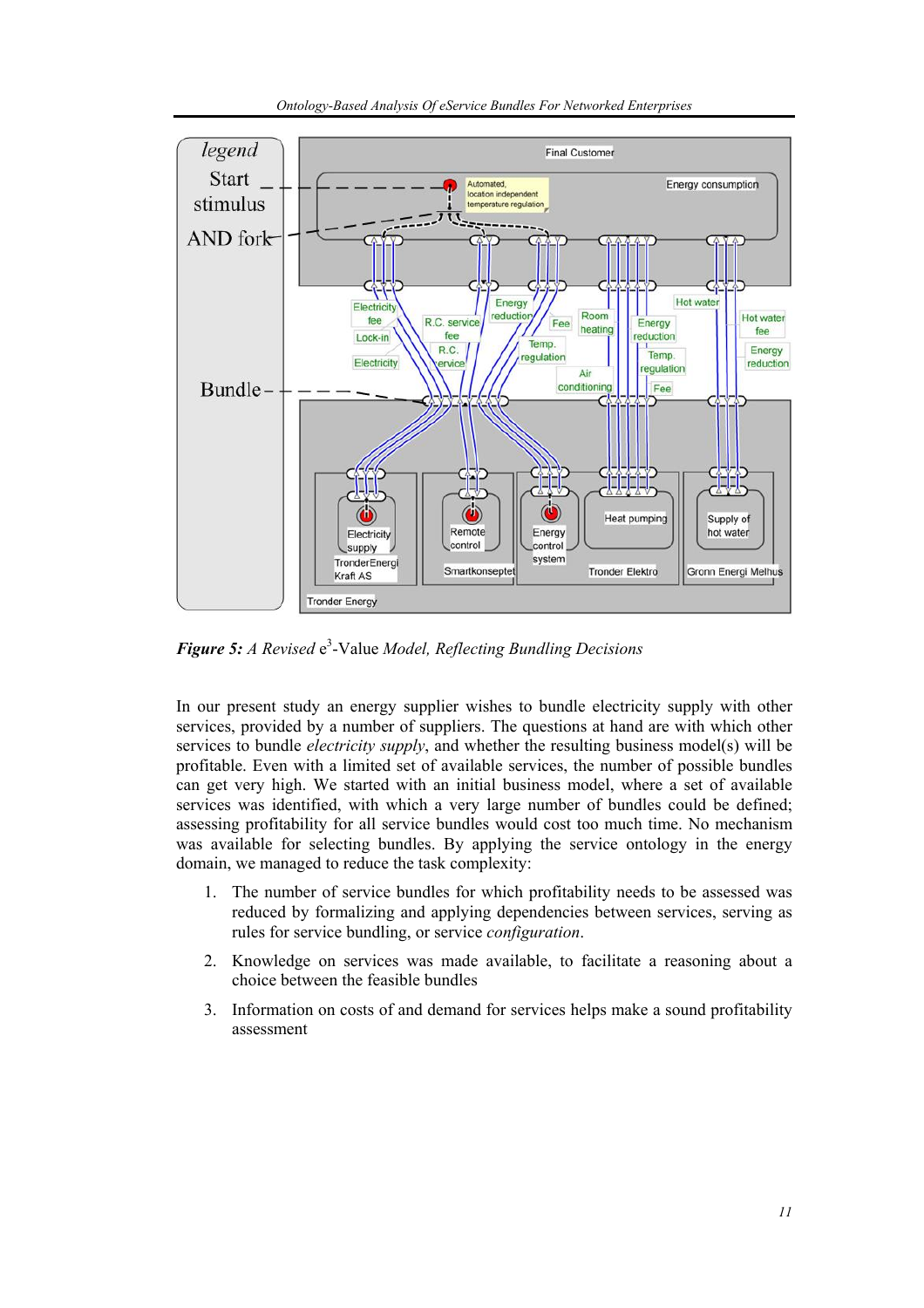#### *Acknowledgements*

This work has been partially supported by the European Commission, as project No. IST-2001-33144 OBELIX (Ontology-Based ELectronic Integration of compleX products and value chains).

### **References**

- Dagens Næringsliv (newspaper) (2001), "Telefiasko for Viken", Norway, 13/14 October 2001.
- Z. Baida, H. Akkermans, A. Bernaras, J. Aguado, and J. Gordijn (2003a). The configurable nature of real-world services: Analysis and demonstration. In The First International Workshop on e-Services, pages 46–56, Pittsburgh, PA. Carnegie Mellon University.
- Z. Baida, H. Akkermans, and J. Gordijn (2003b). Serviguration: Towards online configurability of real-world services. In Proceedings of the Fifth International Conference on Electronic Commerce (ICEC03), pages 111–118, Pittsburgh, PA. ACM.
- Z. Baida, J. Gordijn, H. Sæle, A. Z. Morch, and H. Akkermans (2004). Energy services: A case study in real-world service configuration. In Proceedings of the 16th International Conference on Advanced Information Systems Engineering (CAiSE 2004), Riga, Latvia.
- Pim Borst (1997a). Construction of Engineering Ontologies for Knowledge Sharing and Reuse. PhD thesis, Universiteit Twente, Enschede, NL.
- W. N. Borst, J. M. Akkermans, and J. L. Top (1997b). Engineering ontologies. International Journal of Human-Computer Studies, 46:365–406.
- S.-Y. Choi, D. O. Stahl, and A. B. Whinston (1997). The Economics of Doing Business in the Electronic Marketplace. MACMillan Technical Publishing, Indianapolis, IN.
- M. S. Fox and M. Gruninger (1998). Enterprise modelling. AI Magazine, 19(3): 109–121.
- J. Gordijn and J. M. Akkermans (2001). Designing and evaluating e-Business models. IEEE Intelligent Systems - Intelligent e-Business, 16(4):11–17.
- J. Gordijn and J. M. Akkermans (2003a). Value based requirements engineering: Exploring innovative e-commerce ideas. Requirements Engineering Journal, 8(2):114–134.
- J. Gordijn and J.M. Akkermans (2003b). Does e-Business modeling really help? In Proceedings of the 36<sup>th</sup> Hawaii International Conference On System Sciences. IEEE.
- C. Grönroos (2000). Service Management and Marketing: A Customer Relationship Management Approach, 2nd edition. John Wiley & Sons, Chichester, UK.
- T. Gruber, G. Olsen, and J. Runkel (1996). The configuration design ontologies and the VT elevator domain theory. International Journal of Human-Computer Studies, 44:569–598.
- H. Kasper, P. van Helsdingen, and W. de Vries jr (1999). Service Marketing Management: An International Perspective. John Wiley & Sons, Chichester, UK.